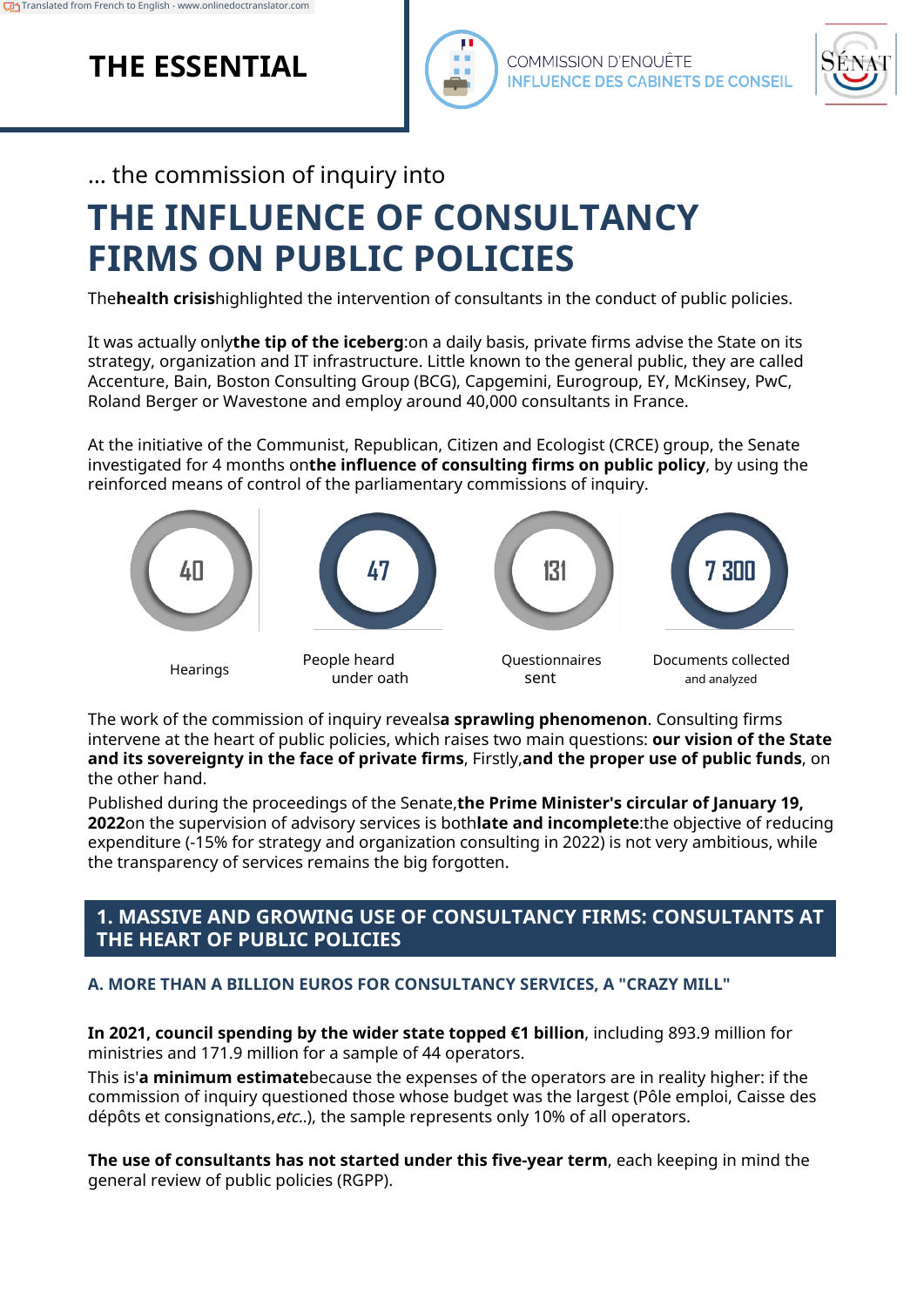**However, it increased between 2018 and 2021, as confirmed by data from the budget department**:**ministry consulting spending more than doubled, with a strong acceleration in 2021 (+45%)**.



**Evolution of departmental consulting expenditure(in millions of euros)**

Prestations de conseil au sens de la nomenclature de l'État intégrant une forte composante stratégique

Prestations de conseil, essentiellement informatique, au sens de la nomenclature de l'État intégrant une moindre composante stratégique

#### Within this envelope, the most strategic consulting expenses (445.6 million euros) increased significantly:**strategy and organization consulting has multiplied by 3.7 since 2018; information systems strategy consulting by 5.8**.

Nearly 85% of expenditure is concentrated in 5 ministries: Interior, Economy and Finance, Armies, Ecological Transition, social ministries.

#### Intérieur  $21.2%$ Affaires étrangères Agriculture .<br>Culture Justice Services du .<br>Premier ministre Finances Dépenses de  $96%$ conseil de l'État à forte dimension Éducation nationale  $5.8<sup>°</sup>$ stratégique en  $2021:$ 445.6 millions d'euros  $11.1<sup>9</sup>$ Sociaux  $182%$ Armées  $13.0%$ \_<br>Transition écologique

#### **Breakdown of the most strategic spending by ministries (in %, 2021)**

In practice, the use of consulting firms is facilitated by**framework agreements**, including that of the Interministerial Directorate for Public Transformation (DITP) and the central purchasing body UGAP. These contracts provide departments with**a pool of consulting firms**, in which they can easily draw.

#### **B. USING CONSULTANTS HAS BECOME A REFLEX, INCLUDING FOR THE MAIN REFORMS OF THE FIVE-YEAR YEAR**

The use of consultants today constitutes**a reflex**:they are called upon for their technical expertise – even when the State already has in-house skills – and their ability to bring an outside perspective to the administration – for example for international benchmarking (*benchmarks*).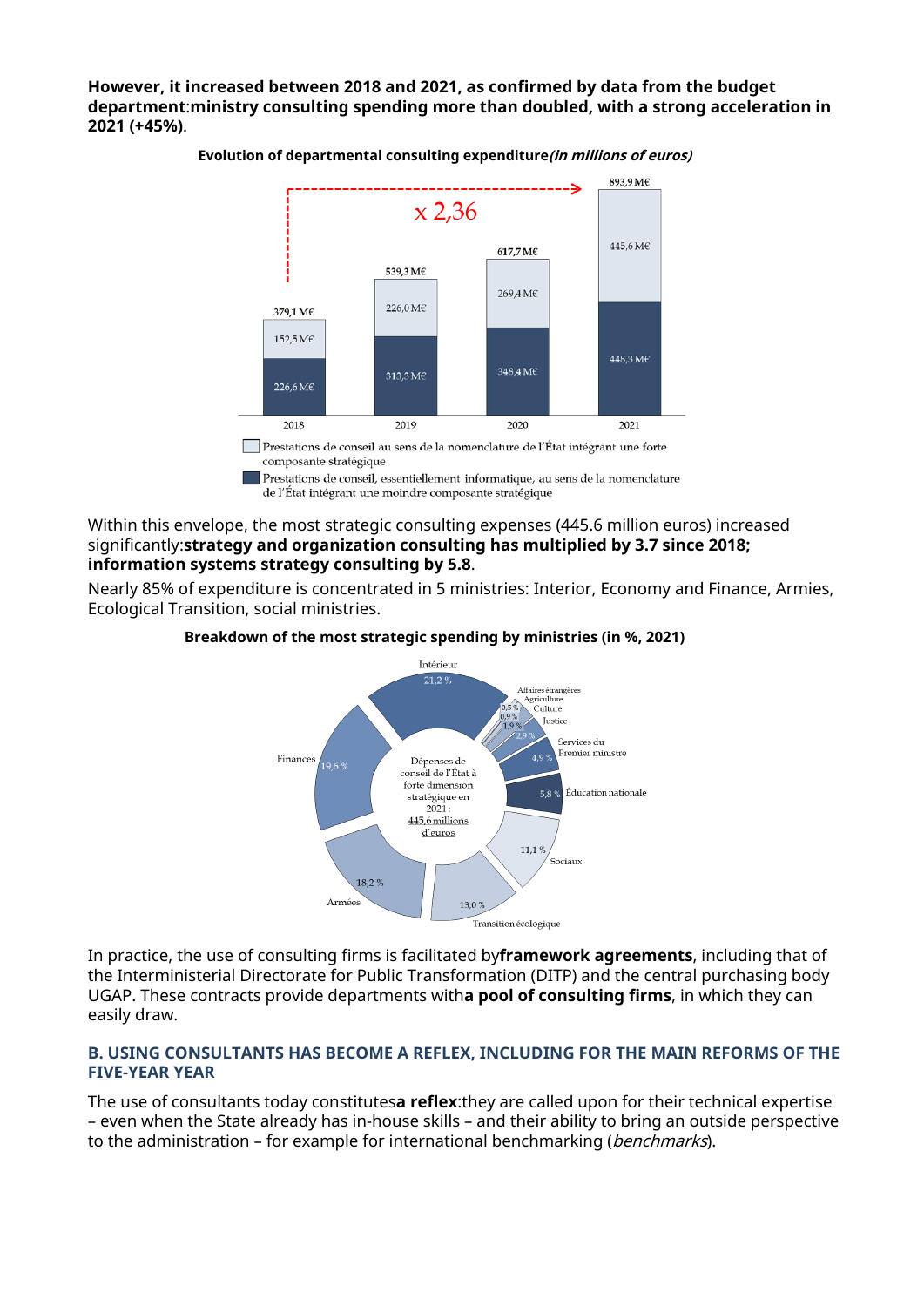**The strike force of consulting firms adapts to the acceleration of political time**:consultants can be mobilized very quickly to respond to the priorities of a minister or a director of central administration. As the academic Julie Gervais has pointed out, an international firm can, in two weeks, "be able to produce a three hundred page report by drawing from its branches in the United States, Switzerland or elsewhere".

In practice, the consultants intervened on**most of the major reforms of the quinquennium**, thus strengthening their place in public decision-making. In 2019, a law firm

– Dentons – even participated in the drafting of**the impact study**of the mobility orientation bill.

| <b>Mission</b>                                                                  | <b>Cabinet</b>            | Year      | <b>Rising</b>      |
|---------------------------------------------------------------------------------|---------------------------|-----------|--------------------|
| Creation of the barometer of the results of public action*                      | Capgemini                 | 2021      | 3.12 million euros |
| Support for the creation of the National Cohesion Agency<br>territories (ANCT)* | EY                        | 2020      | 2.4 million euros  |
| Support for vocational training reform                                          | Roland<br>Shepherd        | 2018-2019 | 2.16 million euros |
| Reorganization of the army health service                                       | Eurogroup                 | 2018-2021 | €1.57 million      |
| Evaluation of the national health strategy                                      | Accenture and<br>McKinsey | 2020-2022 | 1.2 million euros  |
| Support for legal aid reform*                                                   | EY                        | 2019      | €592,000           |

#### **Examples of missions entrusted to consultants during the five-year term**

\* With the support of the Interministerial Directorate for Public Transformation (DITP)

Consultants are also**called to the rescue when the Government is put in difficulty on a subject** . After the fiasco of**electoral propaganda**during the local elections of 2021, the Sémaphores firm is thus responsible for supporting the prefectures in the organization of the enveloping and distribution of professions of faith for the presidential and legislative elections of 2022, for an amount of 289,785 euros.

**A dependency relationship can arise**between the administration and its consultants, particularly in the IT field. For example, the State uses the consulting services of Sopra Steria and EGIS to manage the**road cameras**, for a provisional amount of 82 million euros between 2017 and 2026. Similarly, he had to call on McKinsey to implement the IT part of the reform of personalized housing aid (**PLA**).

#### **Nearly 4 million euros to McKinsey for the reform of APL**

The Government wanted to quickly reform the method of calculating APL, which required reviewing the information systems of the National Family Allowance Fund (CNAF).

Originally scheduled for 1erJanuary 2019, the reform was postponed several times due to IT shortcomings at the CNAF and then the health crisis.

The Government then asked McKinsey to**monitor the viability of the Caisse's IT solutions**. On February 24, 2020, the firm draws up, for example, "*a point of situation in Matignon*», including the measures to be taken to meet the project schedule.

For the Ministry of Territorial Cohesion, "the technical mastery of [information systems] provided by the consultants constituted**a necessary and decisive contribution to the teams**".

The APL reform finally came into force on 1<sub>er</sub> and 10221. In total, McKinsey will have received four orders, for an amount of 3.88 million euros.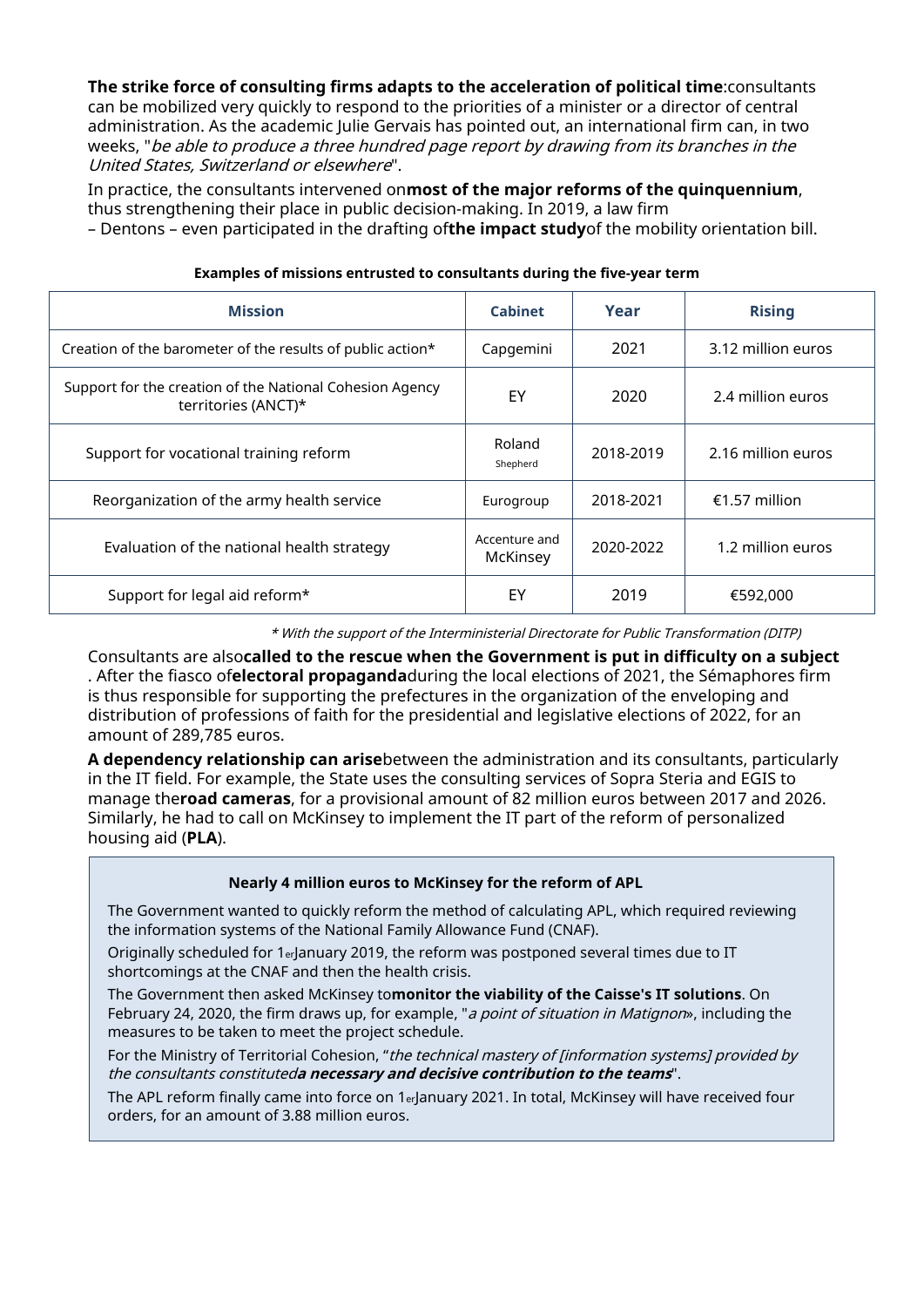#### **C. COVID-19: WHOLE SECTIONS OF CRISIS MANAGEMENT OUTSOURCED TO CONSULTANCY FIRMS**

At the start of the health crisis, on Thursday March 5, 2020, an agent from the Ministry of Solidarity and Health wrote to his colleagues: "**I saw a logistics box yesterday used to working in pharma**[…].**They can be there Monday to ride the thing**. […].I asked for the order of magnitude, 50,000 euros to set up the system for us and monitor the deployment for 15 days.» The "box»,it's the consulting firm**Citwell**;the "thing»,it is a control system for**supplying France with masks**.

The use of consulting firms begins in**this climate of unpreparedness of the State**. It will then continue throughout the health crisis:**at least 68 orders are placed, for a total amount of 41.05 million euros**. According to the data collected on a sample of 5 firms, the intervention of a consultant is on average invoiced**€2,168.38 per day**.

**Three firms account for three-quarters of spending**:McKinsey (the keystone of the vaccine campaign), Citwell (the logistician) and Accenture (the architect of information systems, including the health past). Between them, they will mobilize 11,128 days of consultants during the crisis.



#### **Breakdown of consulting expenses during the health crisis (excluding Public Health France and in millions of euros)**

#### **Whole sections of crisis management are outsourced to consulting firms**.

Between March and October 2020,**Citwell**organizes, for example, the supply of masks, their storage and then their distribution, while carrying out additional analyzes for the ministry such as a "request for information for interview at BFM".Its mission will gradually be extended to other personal protective equipment (gowns, gloves,etc..), resuscitation drugs and vaccines.

**McKinsey**takes care of the vaccination campaign between November 2020 and February 4, 2022, with a three-month break in autumn 2021. It fulfills four main missions, attested by the reports of receipt of its services, which the commission of survey was able to consult.

| <b>Tasks</b>                     | <b>Examples of related actions</b>                               |  |  |
|----------------------------------|------------------------------------------------------------------|--|--|
| Logistics organization           | Study of logistics scenarios for the                             |  |  |
|                                  | distribution of vaccines                                         |  |  |
|                                  | Monitoring of deliveries, stocks, injections and                 |  |  |
|                                  | appointment                                                      |  |  |
| Indicators and monitoring tools  | Daily production of performance management indicators            |  |  |
|                                  | vaccination campaign                                             |  |  |
|                                  | Monitoring of a register of around 250 key actions and decisions |  |  |
| Sector analyzes requested by the | Action plan for the recall campaign of the 3th dose Update       |  |  |
| ministry                         | on the overseas territories in the summer of 2021                |  |  |
| Project management               | Preparation of meetings                                          |  |  |
|                                  | Support for the restructuring of the task force"vaccines »       |  |  |

#### **Vaccine campaign: McKinsey's four main missions**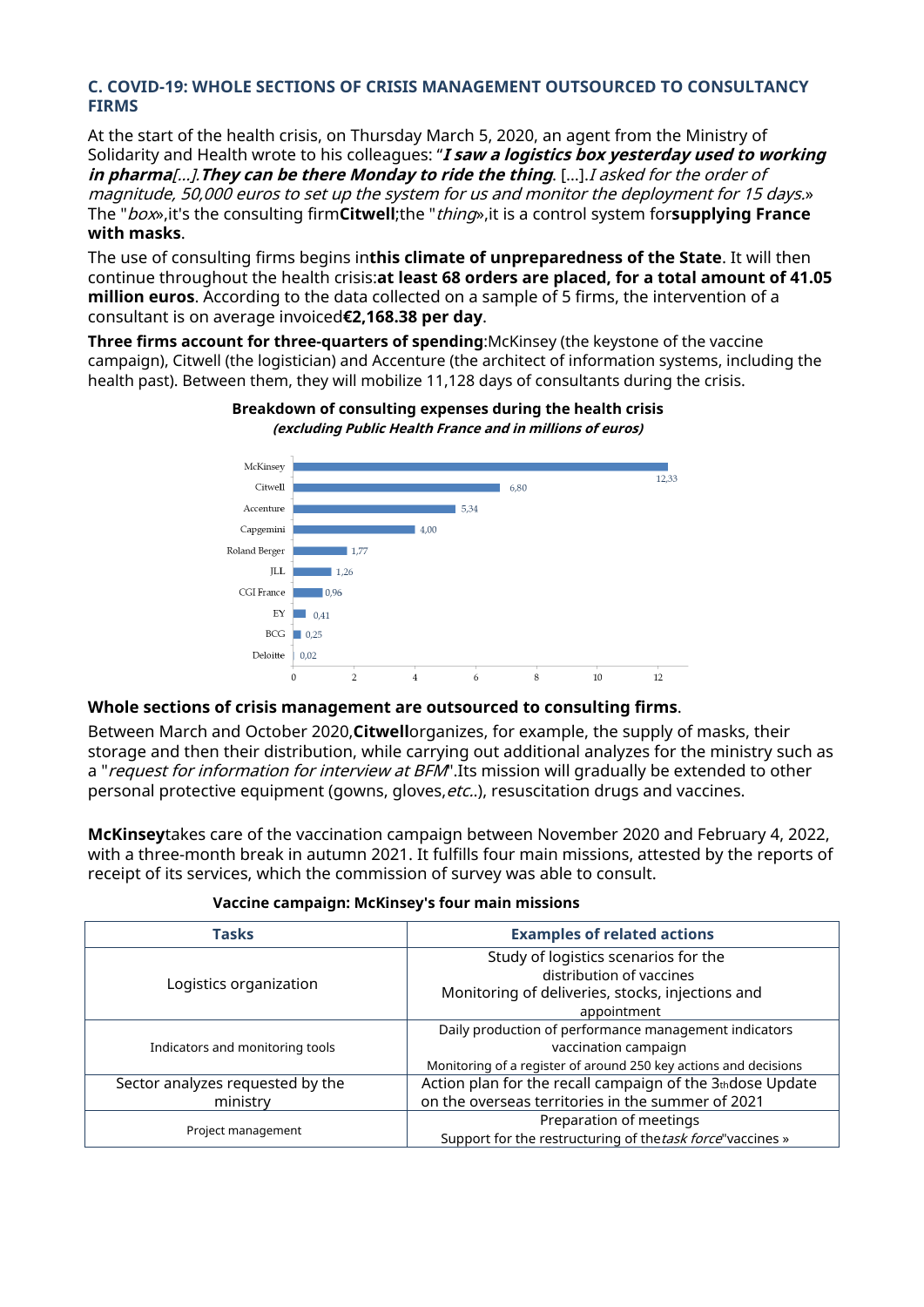#### **When McKinsey organizes the day of the agents of Public Health France (SpF)**

At the request of the Ministry of Solidarity and Health, McKinsey provides**coordination between the State and one of its agencies, Public Health France**. This service begins with the provision of a consultant, "**liaison agent**»,between December 2020 and February 2021, for an amount of 169,440 euros. Then reinforced by other consultants, it will last until the end of June 2021.

McKinsey thus organizes**of thembriefingsdaily newspapers at Public Health France**, at 9 a.m. and 3 p.m., monitors key performance indicators (KPIs) and informs the ministry of the difficulties encountered by SpF in its logistics action.

**The omnipresence of McKinsey is sometimes resented by SpF agents**. At a meeting on February 9, 2021, they want the cabinet to stop asking for the progress "at 3 p.m. on actions taken in the morning at 9 a.m. when they take time » or that it reduces the size of its meeting minutes.

## **2. THE "DISRUPTIVE" INTERVENTION OF CONSULTANTS, FOR INEQUAL RESULTS**

#### **A. THE METHODS USED BY CONSULTANCY FIRMS TO "TRANSFORM" PUBLIC ACTION: TOWARDS A POST-IT REPUBLIC?**

The consultants must "transform" the administration by proposing "disruptive" methods, inspired by the private sector and responding to a specific vocabulary.

#### **Examples of methods used in consultant workshops**

– **the "pirate ship"**:each participant identifies with one of the characters (captain, characters at the top of the mast or at the bow, etc.) and assumes this role, its positioning, its moods, etc.

– **the"lego serious play »**:each participant builds a model with lego pieces, builds the story that gives meaning to their model and presents it to others

**These methods can be poorly accepted by public officials, as shown by Wavestone's intervention at the Ofpra to reduce the processing times for asylum applications**(service carried out in 2021-2022, for an amount of 485,818 euros).

The Ofpra agents thus declared:I have the impression that we are regularly **infantilized**»,"the **vocabulary ofstart-up nation**seems to me to be inappropriate for our public service mission". They also regret the multiplication of the number of workshops organized by the consultants: total hours per month of meetings: 10 hours – on paper of course, because it never ends on time".

In recent years, consulting firms have transposed their methods to**consultations and citizen workshops**. About fifteen examples have been identified between 2018 and 2021, for a total amount of nearly 10 million euros: consultation on the future of Europe (Roland Berger, 1.7 million euros), citizens' convention for the climate (Eurogroup, 1.9 million euros), etc..

#### **The consultations organized on the Estates General of Justice**

Two consulting firms intervened on the Estates General of Justice:**INOP'S and Capgemini**, for a total amount of 950,241.97 euros. In addition to an online platform (Parlonsjustice.fr), **"deliberative workshops"**are organized with 48 citizen volunteers.

Participants must submita post-it on a flipchartby answering the question: What is ideal justice for you?".They then proceed to read the "word cloud" thus constituted. At the end of the day they**vote with green, yellow and red stickers**on the themes that seem to them priorities.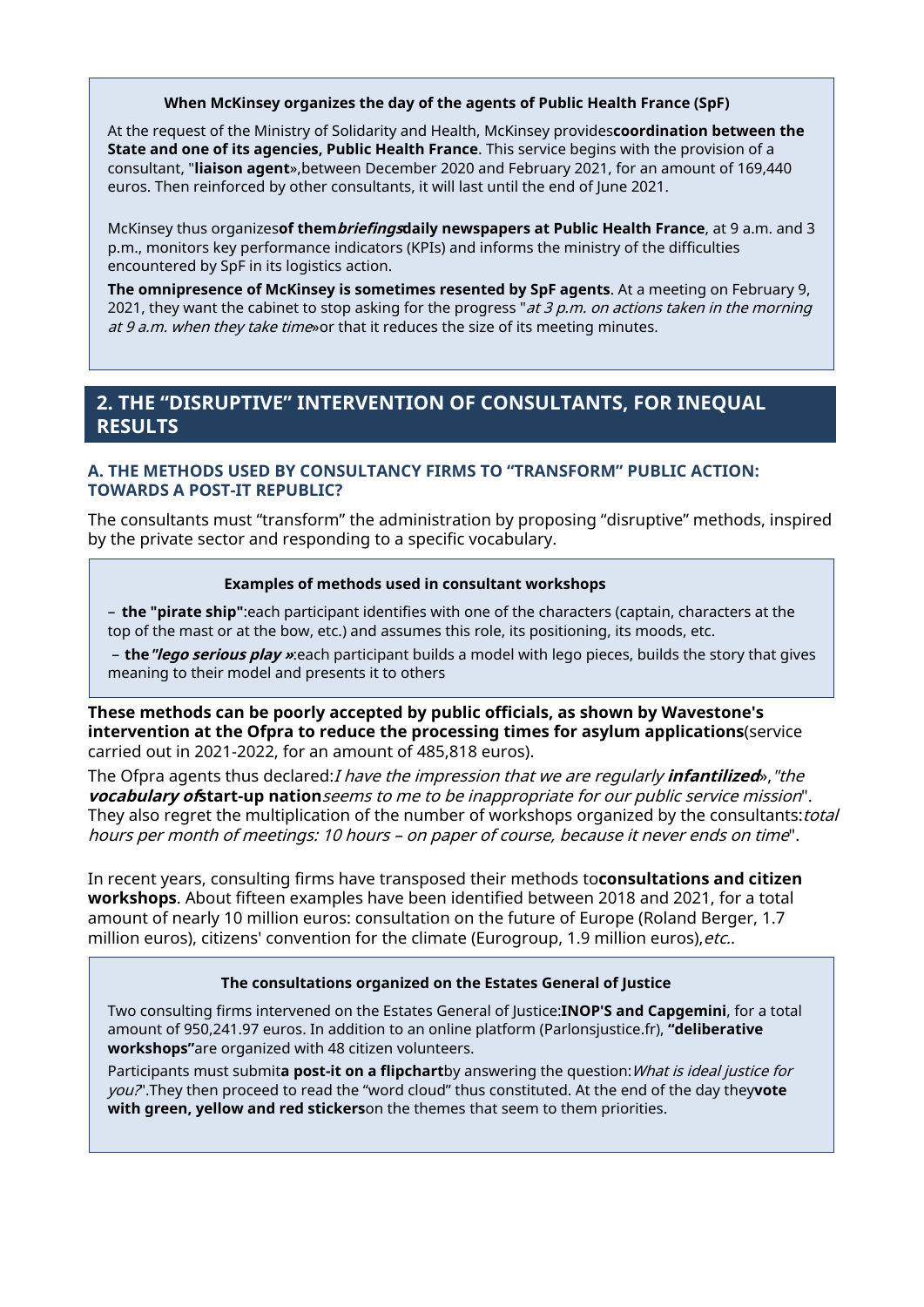#### **B. DELIVERABLES OF UNEQUAL QUALITY, WHICH DO NOT ALWAYS KNOW INSTANTLY**

#### **A day as a consultant costs the State on average 1,528 euros**.

If the expertise of the consultants is not called into question,**their deliverables are not always satisfactory**. Some evaluations of the DITP report a "lack of legal culture and more broadly of the public sector», «a lack of rigor in substance and form», even if the consultants were people of good company".

**Sometimes, no tangible follow-up is given to their services**, as when McKinsey intervened in 2019 and 2020 at the National Old Age Insurance Fund (CNAV) to prepare for the (aborted) pension reform (benefit of 957,674.20 euros).

#### **McKinsey and the future of the teaching profession (496,800 euros)**

In 2020, McKinsey was commissioned to help Professor Yann Algan to prepare**a symposium at UNESCO, which was finally canceled**. Its main deliverable is a compilation, albeit substantial, of scientific work and graphics designed from public data.

**Only a few graphics from McKinsey will be used for a second conference**, held on 1erDecember 2020 at the College de France.

At the request of the Ministry of National Education, the firm also worked on two thematic studies: **merit pay for teachers and school governance**. However, the ministry states:that he**it is not possible to determine the direct consequences**»**of the consultant's report**.

#### **558,900 euros to BCG and EY for an agreement finally canceled**

BCG and EY are commissioned to participate in the organization of**the convention of state managers, which must bring together 1,821 senior civil servants at the Palais des Congrès on December 12, 2018**.

This event should be an opportunity to "embark" civil servants on a journey of transformation, then embodied by the Public Action 2022 programme. They will be able to follow the**master class**of their choice, on themes such as "How to put simplicity back at the heart of organizations?»Where "the Administration released".The organizers imagine**"the inspiring intervention»**of an external personality and thus envisage the arrival of Didier Deschamps.

Prepared for long weeks,**the convention was first postponed due to the "yellow vests" crisis, before being canceled due to the health crisis**. The remuneration of the BCG and EY firms, which produced the requested deliverables, is not affected.

#### **C. AN ETHICAL FRAMEWORK TO BE REINFORCED**

If rules already exist, the involvement of consulting firms can [...] legitimately raise ethical concerns»,as Didier Migaud, president of the HATVP, pointed out.

#### **The ethical risks identified**

– **Conflicts of interest**, consulting firms advising several clients simultaneously;

– **Porosity**, when the cabinets recruit former public officials ("**slipper**"). For example, among the 22 profiles proposed by the BCG and EY in their response to the 2018 DITP framework agreement, 6 are former high-level public officials (including a former economic adviser to the Élysée and a former adviser to the Secretary of State for Industry).

– **Foot in the door**, when the consultants intervene free of charge (pro bono) for administration.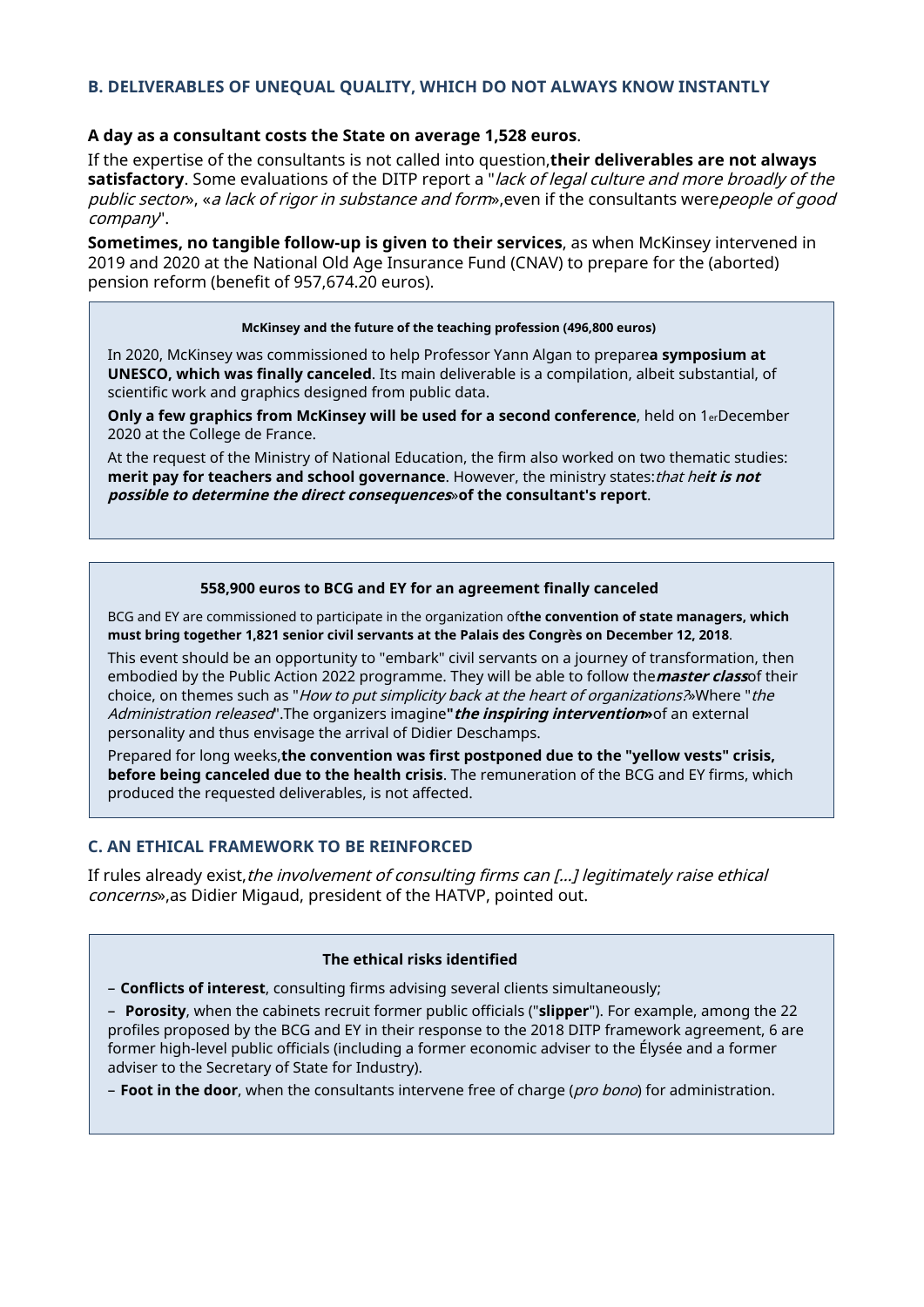In practice, the**pro bono**mainly concerns the economic sector, with two main beneficiaries: the Élysée (summits Tech for goodand Choose France, initiative Scale-up Europe) and Bercy. Devoid of any legal regime, these services can be "recovered" for the needs of the commercial strategy of consulting firms, with a view to improving their reputation.

Firms multiply**partnerships with major schools**. For example, they have 15 chords with**Polytechnic School**, for an annual amount of nearly 2 million euros.

## **3. PROVEN INFLUENCE ON PUBLIC DECISION-MAKING**

### **AT. "BEHIND THE SCENE» :CONSULTANTS' DUTY OF DISCRETION**

The intervention of the consultants must remain discreet: during the health crisis, McKinsey indicates that it will remain "behind the scene»,in agreement with the ministry.**The firm does not use its own logo to write its deliverables but that of the administration**.

Mr. Olivier Véran, Minister of Solidarity and Health, moreover confirmed this before the commission of inquiry:"if you had wanted [the] McKinsey-stamped documents present in the file, you would have found a blank sheet".

**The practice is actually common in the consulting industry**:consultants can work as an "integrated team" with their clients and are then almost assimilated to public officials. During the health crisis, for example, they wrote administrative notes under the seal of the administration. Some even had a ministry email address.

This way of working**increases the opacity of advisory services**because it does not make it possible to distinguish the contribution of the consultants, on the one hand, and that of the administration, on the other hand.

## **The lack of visibility feeds a feeling of mistrust, especially among public officials**

The unions, for example, were moved by the**guide to teleworking in the public service**, written by Alixio, subcontractor of McKinsey (235,620 euros): "why weren't we told that it had been drawn up with the help of a consulting firm? The cost might have shocked us, yes, but we could have discussed it. […]**Everyone was convinced that it was made by [the administration]**".

#### **B. THE ROLE OF CONSULTANTS: PROPOSING "ARBITRABLE" SCENARIOS… BUT MOST OFTEN ORIENTATED**

During the hearings, the Government, administration and consulting firms vigorously affirmed: the political authority decides on responsibility; consulting firms have no influence on the decision.

**Consulting firms nevertheless deploy a strategy of influence in the public debate**, by multiplying the *think tanks*and publications. For example, EY proposed in January 2022 "to *imagine* an ambitious new transformation plan for the next five years» and mentioned the possibility of eliminating 150,000 civil servant positions thanks to digital technology.

**On a daily basis, the role of a consulting firm is to draft strategic documents for public officials**. The DITP framework agreement (2018) mentions the "decision file (ministerial cabinet, management, prefect, etc.)», the "definition of the target vision» or even the "strategic roadmap".

In theory, consulting firms should**offer several scenarios to their customers**and specify, in a factual manner, the advantages and disadvantages of each of them. However, they are used to**" prioritize » the proposed scenarios**–with the agreement, or even at the request, of the administration – which reinforces their weight in public decision-making.